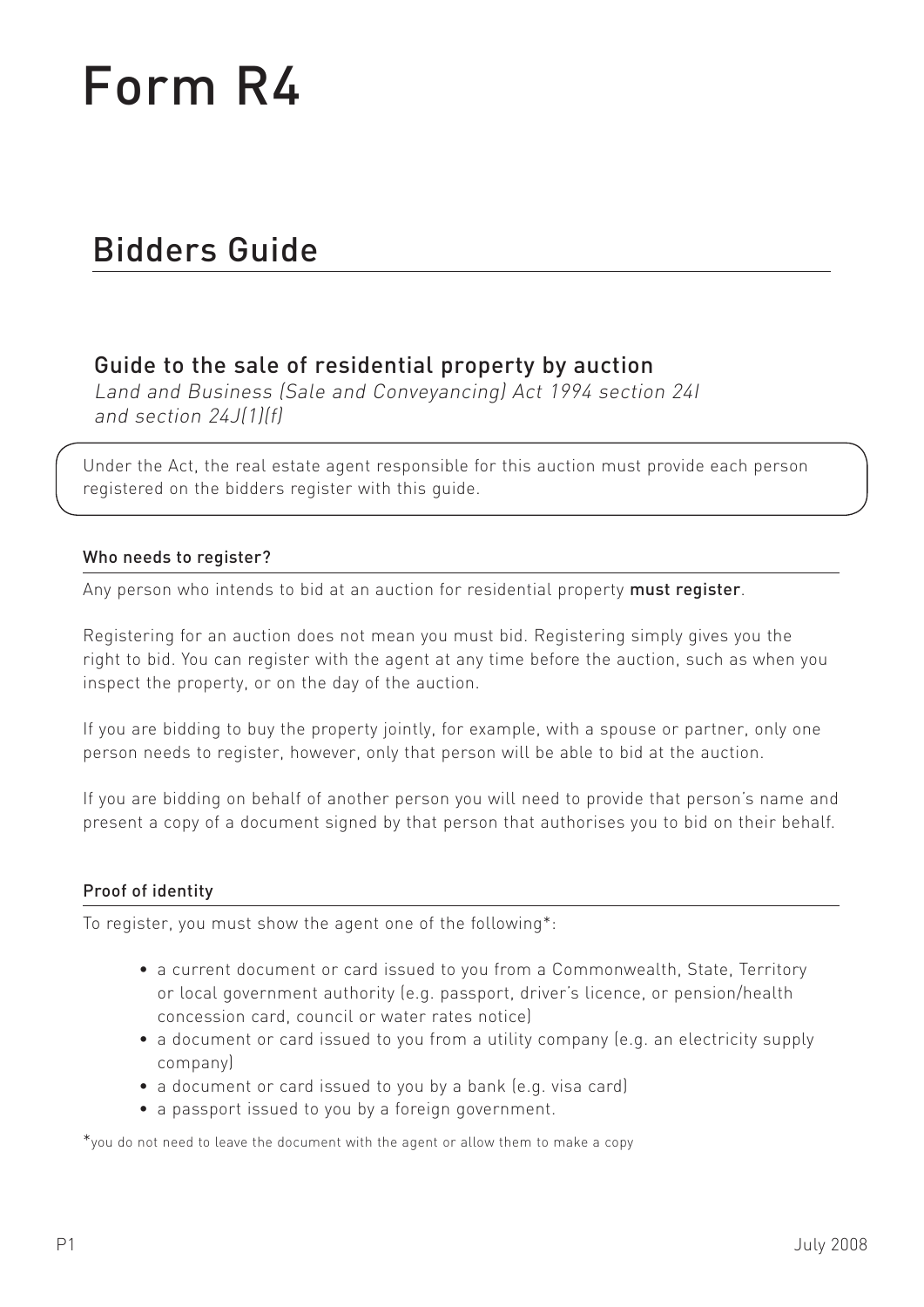If you are bidding on behalf of another person, you must also provide a copy of one of the documents listed above that has been issued to that person.

It is against the law to provide false information for entry onto the bidders register.

#### What happens at registration?

Once you have registered, the agent will provide you with your bidder number. Each time you make a bid you must display this number.

#### What if I arrive at the auction late?

Once an auction has commenced, the agent may interrupt the auction to allow you to register. It is up to the agent to determine whether or not to stop the auction to allow you to register. If you are entered on the register you may bid at the auction.

#### Prescribed standard conditions for auction of residential property

Apart from any conditions of auction that the agent also displays at the auction, the following prescribed standard conditions will apply to all auctions of residential land:

- (a) any person may bid in the auction in person, or by their proxy or representative, subject to the conditions of auction;
- (b) the vendor's reserve price will be as recorded in the auction record;
- (c) to make a bid a person must be registered in the bidders register, having satisfied the requirements as to proof of identity and, if applicable, authority to bid as a proxy or representative;
- (d) the auctioneer will only accept a bid if the person making the bid displays an identifying number allocated to the person by the auctioneer;
- (e) the auctioneer will, when accepting a bid, audibly announce the number so displayed by the bidder;
- (f) the auctioneer may refuse a bid if of the opinion that it is not in the best interests of the vendor, and will not be obliged to give any reason for refusing a bid;
- (g) the auctioneer may make bids on behalf of the vendor but not more than 3 such bids and only for amounts below the reserve price; any such bid will be audibly announced by the auctioneer as a "vendor's bid";
- (h) bidding increments will be accepted at the discretion of the auctioneer;
- (i) the person accepted by the auctioneer as having made the highest bid at or above the reserve price will be the purchaser and that bid will be the purchase price;
- (j) the auctioneer will not accept a bid made after the fall of the auctioneer's hammer;
- (k) unless otherwise agreed in writing by the purchaser and the vendor before the commencement of the auction—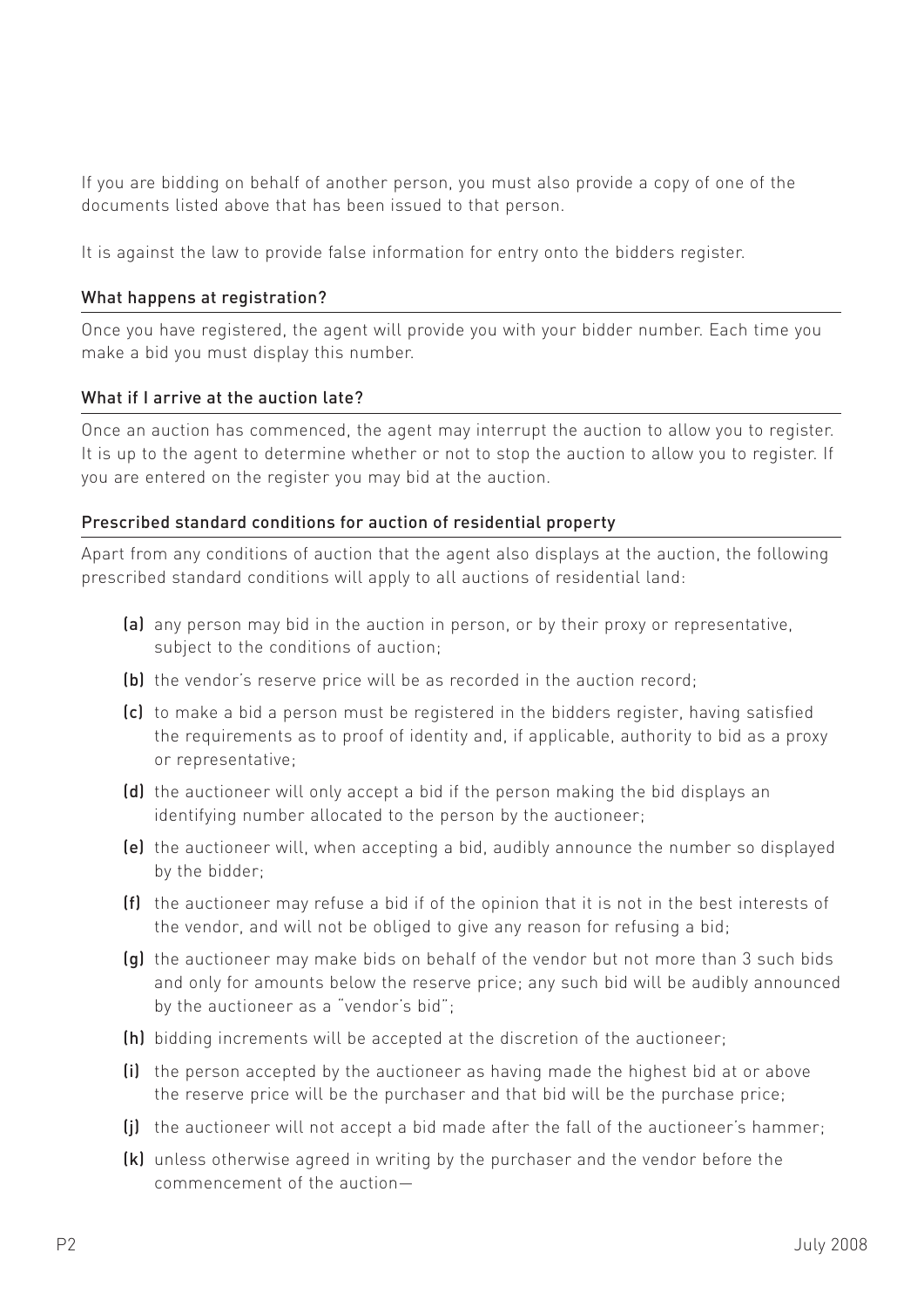- (i) a contract for the sale of the property, in the form displayed by the auctioneer at the auction, will be completed and signed by or on behalf of the purchaser and the vendor immediately after the fall of the hammer; and
- (ii) the purchaser will pay a deposit immediately after the fall of the hammer, as specified in the conditions of auction\*;
- (l) the auctioneer will have irrevocable authority, after the fall of the auctioneer's hammer, to complete and sign the contract on behalf of the purchaser or the vendor, or both; completion and signing under that authority will be at the auctioneer's discretion in the event of breach by the purchaser of any of the conditions of auction;
- (m) the cooling-off rights under section 5 of the Land and Business (Sale and Conveyancing) Act 1994 do not apply to a sale by auction or a sale on the day of auction to a person who has made a bid in the auction (whether in person or by their proxy or representative).
- \*NOTE: Conditions of auction includes conditions displayed by the auctioneer at the auction as conditions of the auction, together with the standard conditions set out above.

#### Dummy and vendor bidding

It is against the law for the vendor of the property, or a person acting on behalf of the vendor, to make a bid at the auction. This type of activity is called dummy bidding and can attract a maximum penalty of \$20,000.

However, the vendor of the property is entitled to have up to three bids made on their behalf by the auctioneer, who must announce each such bid as a 'vendor bid'. The amount of a vendor bid must be less than the vendor's reserve price.

#### Interrupting auctions

It is against the law to knowingly prevent a rival bidder from freely bidding at an auction, or to harass a bidder.

It is also against the law to do anything with the intention of preventing, causing a major disruption to, or causing cancellation of an auction. A maximum penalty of \$20,000 applies.

#### Cooling-off period

There is no cooling-off period when you buy at auction.

If you are the successful bidder at auction no further bids can be made or accepted. You must then sign a binding sale contract as soon as possible after the conclusion of the auction. You will usually be required to pay a deposit at the time. The deposit amount is usually around 10% of the purchase price, however you may seek to negotiate a lesser amount with the agent before the auction.